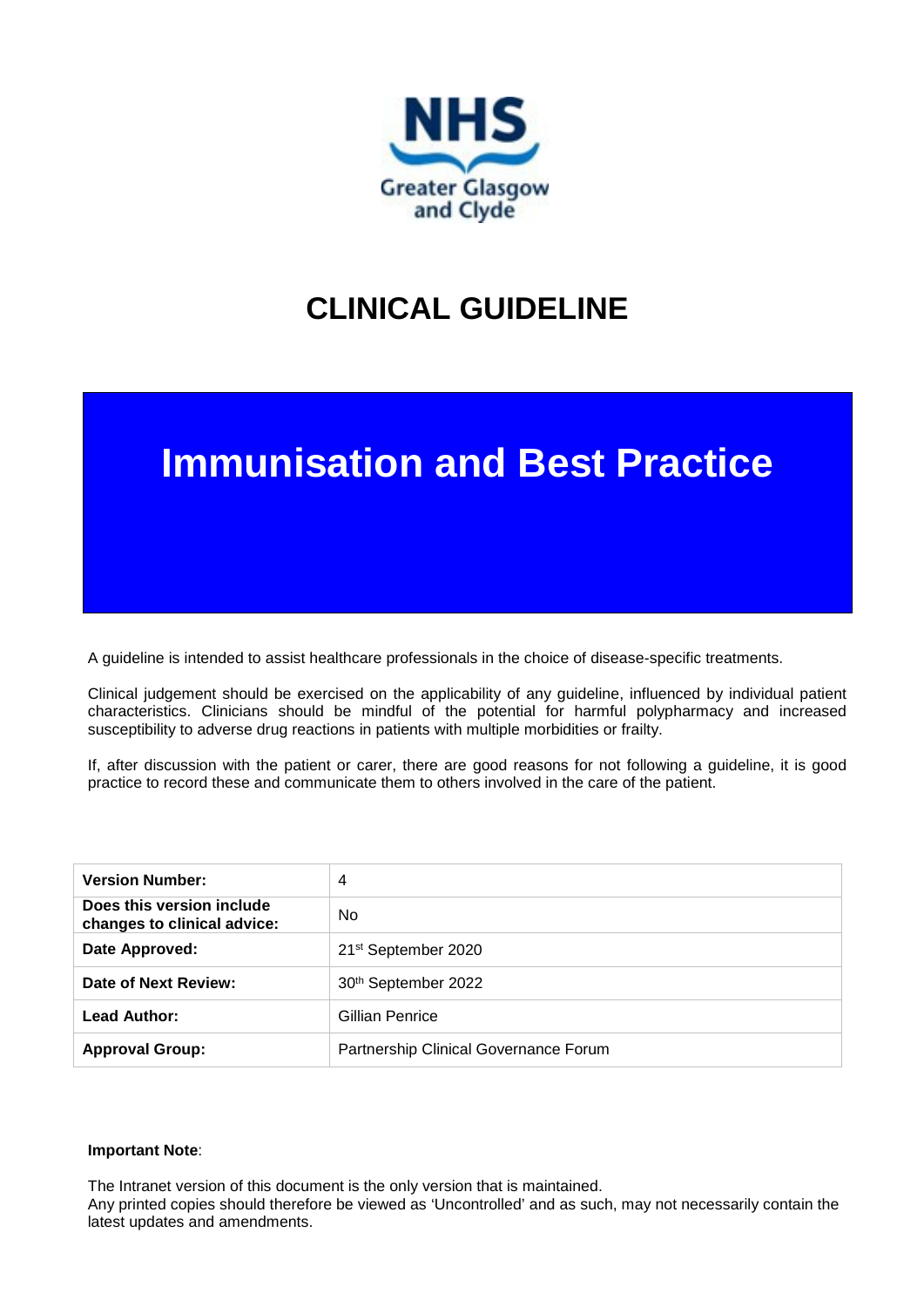#### **INTRODUCTION**

This Immunisation and Best Practice Guideline has been recently updated to assist staff within Greater Glasgow and Clyde involved in immunisation within the community.

This guideline is designed to provide information and support to staff in the management of these clinics. This is not an exhaustive guideline but designed to be added to by individuals and used by staff to support their continuing professional development. Information changes frequently and so some internet resources are listed to provide links for further information. In addition, guidance and information will be circulated locally via CMO letters and Public Health Protection Unit (PHPU) newsletters [http://www.nhsggc.org.uk/your-health/public](http://www.nhsggc.org.uk/your-health/public-health/public-health-protection-unit-phpu/health-protection/phpu-newsletters/)[health/public-health-protection-unit-phpu/health-protection/phpu-newsletters/](http://www.nhsggc.org.uk/your-health/public-health/public-health-protection-unit-phpu/health-protection/phpu-newsletters/) and PHPU's Immunisation FAQs which covers a wide range of areas and links to relevant Guidance and current recommendations [http://www.nhsggc.org.uk/your-health/public-health/public-health-protection](http://www.nhsggc.org.uk/your-health/public-health/public-health-protection-unit-phpu/immunisation/immunisation-faqs-2018/)[unit-phpu/immunisation/immunisation-faqs-2018/](http://www.nhsggc.org.uk/your-health/public-health/public-health-protection-unit-phpu/immunisation/immunisation-faqs-2018/)

More detailed general information about vaccination and individual vaccines are given in the Immunisation Against Infectious Disease (Green Book)

[https://www.gov.uk/government/collections/immunisation-against-infectious-disease-the-green](https://www.gov.uk/government/collections/immunisation-against-infectious-disease-the-green-book)[book](https://www.gov.uk/government/collections/immunisation-against-infectious-disease-the-green-book) and it is strongly recommended that all staff involved in immunisation are familiar with the on-line version of the Green Book before undertaking immunisation clinics.

edthmed

Dr Syed Ahmed Immunisation Co-ordinator NHS Greater Glasgow and Clyde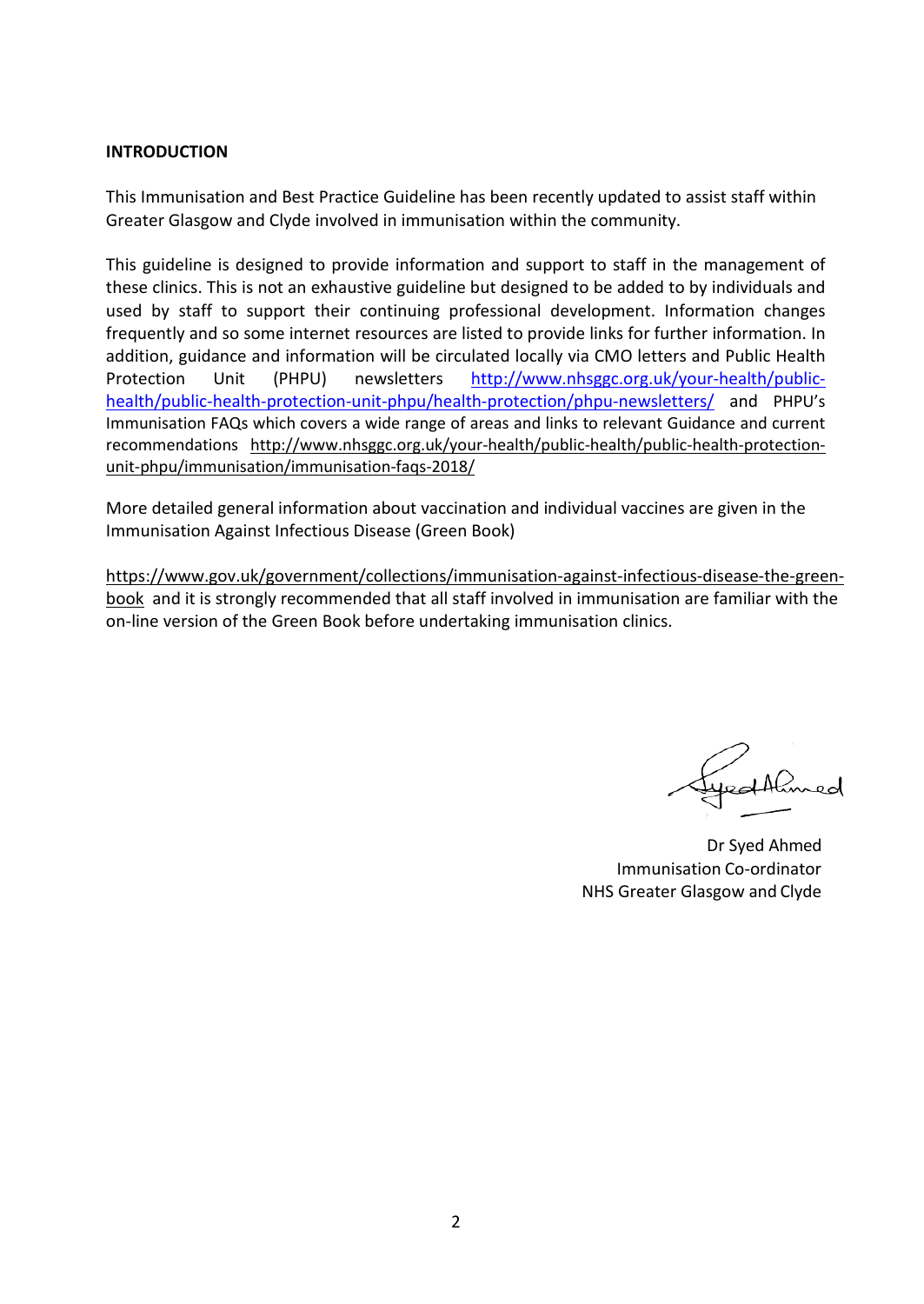## **CONTENTS**

|     |     |                                                              | Page           |
|-----|-----|--------------------------------------------------------------|----------------|
| 1.0 |     | <b>IMMUNISATIONS ROUTINE AND OTHERWISE</b>                   |                |
|     | 1.1 | Background and national policy                               | 4              |
|     | 1.2 | Tetanus-containing Vaccines and Human Tetanus Immunoglobulin | 4              |
|     | 1.3 | Individuals with Uncertain or Incomplete Immunisation        | 5              |
|     |     | 1.3.1 Administration of more than one live vaccine           | 6              |
|     | 1.4 | <b>Other Non-Routine Immunisations</b>                       | 6              |
|     |     | Hepatitis B Immunisation of 'At-risk' Infants<br>1.4.1       | 6              |
|     |     | 1.4.2<br><b>BCG</b>                                          | $\overline{7}$ |
|     |     | 1.4.3 Travel Health and Travel Clinics                       | $\overline{7}$ |
|     | 1.5 | Consent                                                      | 8              |
|     |     | 1.5.1 Clinicians' responsibilities                           | 7              |
|     |     | 1.5.2 Parental responsibility                                | 8              |
|     |     | 1.5.3 Patients' rights                                       | 8              |
|     | 1.6 | <b>Scottish Immunisation Recall System (SIRS)</b>            | 9              |
|     |     | 1.6.1 Why SIRS?                                              | 9              |
|     |     | 1.6.2 Who uses SIRS?                                         | 9              |
|     |     | 1.6.3 The SIRS child event cycle                             | 9              |
|     | 1.7 | <b>Patient Group Directions (PGDs)</b>                       | 10             |
| 2.0 |     | <b>IMMUNISATION MANAGEMENT</b>                               | 11             |
|     | 2.1 | Accountability and Responsibility                            | 11             |
|     | 2.2 | <b>Competency Criteria</b>                                   | 11             |
|     | 2.3 | <b>Operational Standards for Immunisation Clinics</b>        | 12             |
|     | 2.4 | <b>Correct Administration of Vaccines and Documentation</b>  | 12             |
|     |     | Vaccine Administration<br>2.4.1                              | 12             |
|     |     | 2.4.2<br>Documentation                                       | 13             |
|     | 2.5 | Vaccine Errors and Reporting                                 | $14 - 15$      |
|     |     | Appendix 1. - Immunisation clinic checklist                  | $16 - 17$      |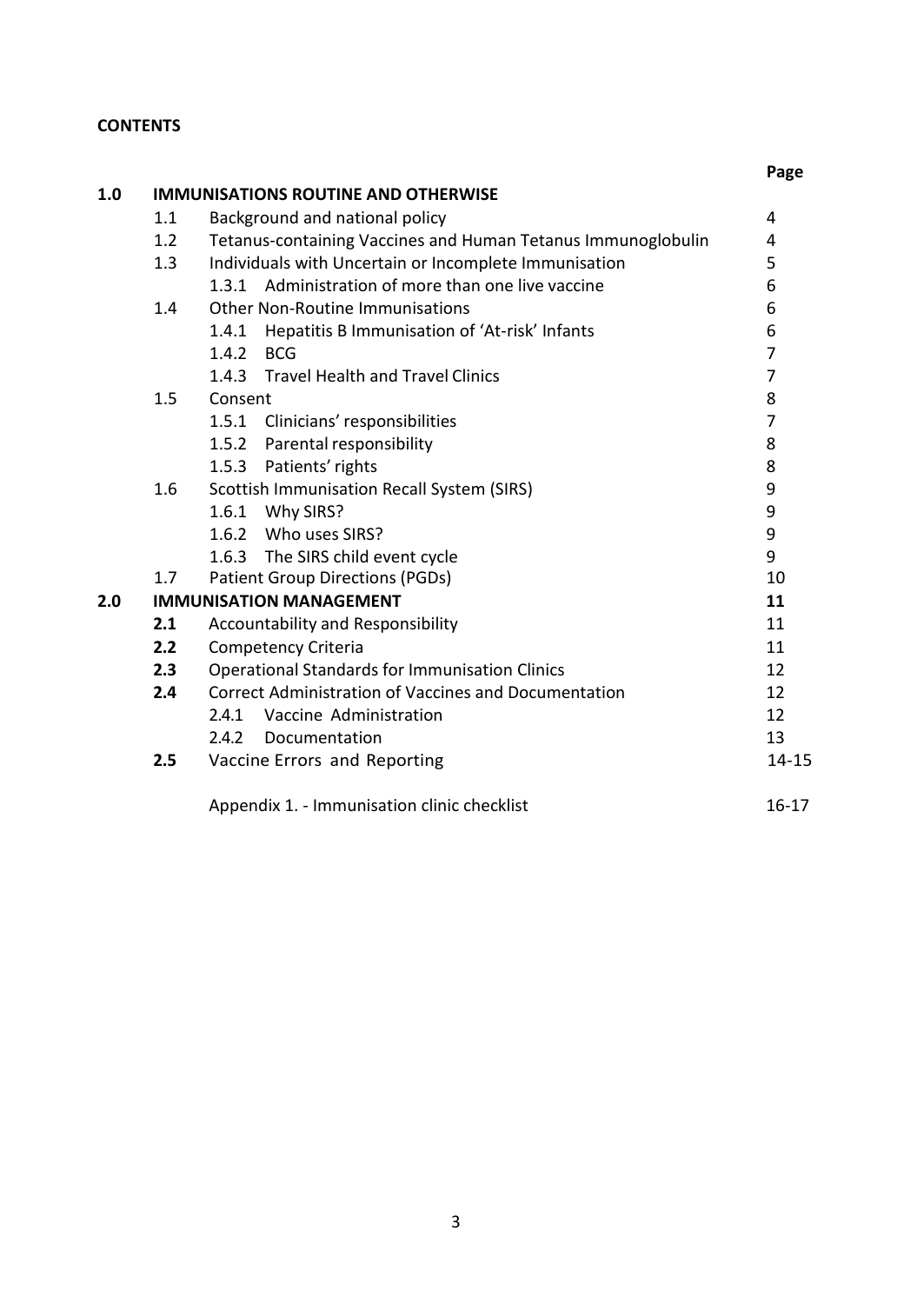## **1.0 IMMUNISATIONS ROUTINE AND OTHERWISE**

## **1.1 Background and national policy**

Vaccination policy in Scotland, in terms of recommendations/the introduction of new vaccination programmes and recommendations relating to existing vaccination programmes, is based on advice from the Joint Committee on Vaccination and Immunisation (JCVI), an independent Expert Committee of the UK Department of Health.

Vaccination policy has developed over a number of years, in response to recommendations on new vaccination programmes and in response to incidents and outbreaks. The current immunisation programme is managed nationally by Health Protection Scotland, through the Scottish Immunisation Programme.

In terms of the operational delivery of JCVI recommendations, and the delivery of vaccinations in Scotland, this is done through NHS Health Boards. Priorities and targets are communicated via professional guidance/CMO letters to the NHS.

Information on national immunisation programmes, including the timetable of routine childhood immunisations, can be found by visiting [http://www.immunisationscotland.org.uk/when-to-immunise/immunisation](http://www.immunisationscotland.org.uk/when-to-immunise/immunisation-schedule.aspx)[schedule.aspx](http://www.immunisationscotland.org.uk/when-to-immunise/immunisation-schedule.aspx)

## **1.2 Tetanus-containing Vaccines and Human Tetanus Immunoglobulin**

Tetanus as a single vaccine is no longer in use and is only available as part of a combined product. Following injury (e.g. wound, burns, compound fractures) selection of the most appropriate tetanus-containing vaccine will depend on the age and immunisation status of the patient. The below chart provides guidance on when to use tetanus-containing vaccines and human tetanus immunoglobulin, and on the selection of the most appropriate vaccine.

#### **1.Assess immunisation status**

Immunisation status should be assessed following cleaning of the wound. The UK tetanus immunisation schedule consists of the following:

- Primary immunisation with three doses of tetanus-containing vaccine, at least 1 month apart, usually given at 2, 3 and 4 months of age
- $1<sup>st</sup>$  booster dose of tetanus-containing vaccine ideally 3 years after primary course
- $2<sup>nd</sup>$  booster dose of tetanus-containing vaccine ideally 10 years after  $1<sup>st</sup>$  booster

Patients should be considered fully immunised if they have received a total of 5 doses of tetanuscontaining vaccine at appropriate intervals.

| 2.Give tetanus-containing vaccine and/or human tetanus immunoglobulin if required                  |                                                           |                                                                                                   |  |
|----------------------------------------------------------------------------------------------------|-----------------------------------------------------------|---------------------------------------------------------------------------------------------------|--|
| <b>Immunisation Status</b>                                                                         | Vaccine                                                   | <b>Human tetanus</b><br>immunoglobulin <sup>2</sup>                                               |  |
| Fully immunised (see definition<br>above) or primary immunisation<br>complete, boosters up to date | None required                                             | Give human tetanus<br>immunoglobulin $1$ only if high<br>risk tetanus-prone injury (see<br>Box A) |  |
| Primary immunisation<br>complete, boosters NOT up to                                               | Required for all injuries:<br>Child under 10 years - give | Give human tetanus<br>immunoglobulin <sup>1</sup> if tetanus-                                     |  |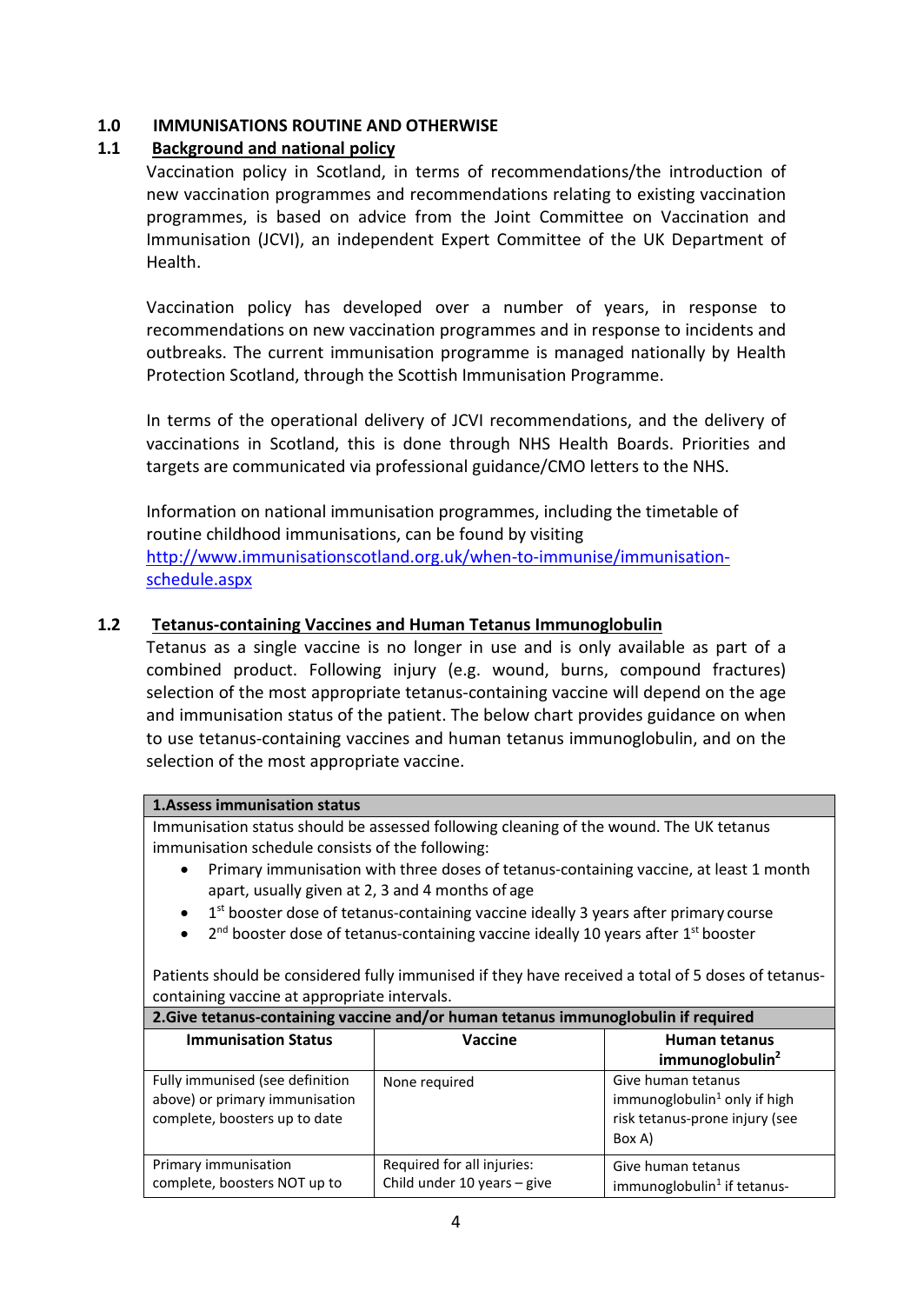| date                                                                                          | $dTaP/IPV2$ (Repevax) or<br>DTaP/IPV/Hib/HepB <sup>2</sup><br>(Infanrix hexa)<br>Adults and children aged 10<br>years and over $-$ give Td/IPV<br>(Revaxis)                                   | prone injury (see Box A)<br>N.B. should be given in a<br>different site from vaccine                                                                  |
|-----------------------------------------------------------------------------------------------|-----------------------------------------------------------------------------------------------------------------------------------------------------------------------------------------------|-------------------------------------------------------------------------------------------------------------------------------------------------------|
| Primary immunisation<br>incomplete/unimmunised or<br>immunisation status<br>unknown/uncertain | Required for all injuries:<br>Child under 10 years - give<br>DTaP/IPV/Hib/HepB <sup>2</sup><br>(Infanrix hexa)<br>Adults and children aged 10<br>years and over – give $Td/IPV2$<br>(Revaxis) | Give human tetanus<br>immunoglobulin <sup>1</sup> if tetanus-<br>prone injury (see Box A)<br>N.B. should be given in a<br>different site from vaccine |

**3.Refer (if appropriate) to GP or Public Health for completion of tetanus immunisation**

#### **Primary immunisation now complete and boosters up to date:**

• No further action required

#### **Primary immunisation incomplete or vaccination status unknown:**

- Refer to GP for follow-up and completion of immunisation
- If GP details not available refer to NHSGGC Public Health ProtectionUnit

1 Dosage of human tetanus immunoglobulin: 250 units by IM injection. Increase to 500 units if more than 24 hours have elapsed or there is risk of heavy contamination of following burns.

 $2^2$  D=diphtheria toxoid; d=diphtheria toxoid (low-dose); T=tetanus toxoid; aP=acellular pertussis vaccine;IPV=inactivated poliomyelitis vaccine; Hib=Haemophilus influenza type b vaccine; hepB= hepatitis B vaccine.

| Box A: Tetanus-prone and high risk injuries/groups                                                                                                                                                                                                                                                           |                                                                                                                                                                                                                                                                 |  |  |  |
|--------------------------------------------------------------------------------------------------------------------------------------------------------------------------------------------------------------------------------------------------------------------------------------------------------------|-----------------------------------------------------------------------------------------------------------------------------------------------------------------------------------------------------------------------------------------------------------------|--|--|--|
| a) Tetanus-prone injuries include:<br>Wound or burns requiring surgical<br>$\bullet$<br>intervention, if surgery is delayed > 6 hours<br>Wounds or burns that have a significant<br>$\bullet$<br>degree of devitalised tissue or are puncture-<br>type (particularly when in contact with soil or<br>manure) | People who inject drugs<br>People who inject drugs (PwIDs) may be<br>at risk from tetanus-contaminated illicit<br>drugs, particularly when they have sites of<br>focal infection, such as skin abscesses,<br>that may promote growth of anaerobic<br>organisms. |  |  |  |
| Wounds containing foreign bodies<br><b>Compound fractures</b><br>$\bullet$<br>Wound or burns in patients who have<br>$\bullet$<br>systemic sepsis                                                                                                                                                            | Every opportunity should be taken to assess<br>the immunisation status of PwIDs, and to<br>give tetanus-containing vaccine (Revaxis) if<br>immunisation is incomplete or status                                                                                 |  |  |  |
| b) A wound of burn is considered high risk if:                                                                                                                                                                                                                                                               | uncertain.                                                                                                                                                                                                                                                      |  |  |  |
| There is heavy contamination with material<br>٠<br>likely to contain tetanus spores (e.g. soil or<br>manure) and/or there is extensive devitalised<br>tissue                                                                                                                                                 |                                                                                                                                                                                                                                                                 |  |  |  |

#### **1.3 Individuals with Uncertain or Incomplete Immunisation**

The general principles of vaccination of individuals with uncertain or incomplete immunisation status are:

- Unless there is a reliable vaccine history, individuals should be assumed to be unimmunised and a full course of immunisations planned
- Individuals coming into the UK part way through their immunisation schedule should be transferred onto the UK schedule and immunised as appropriate for age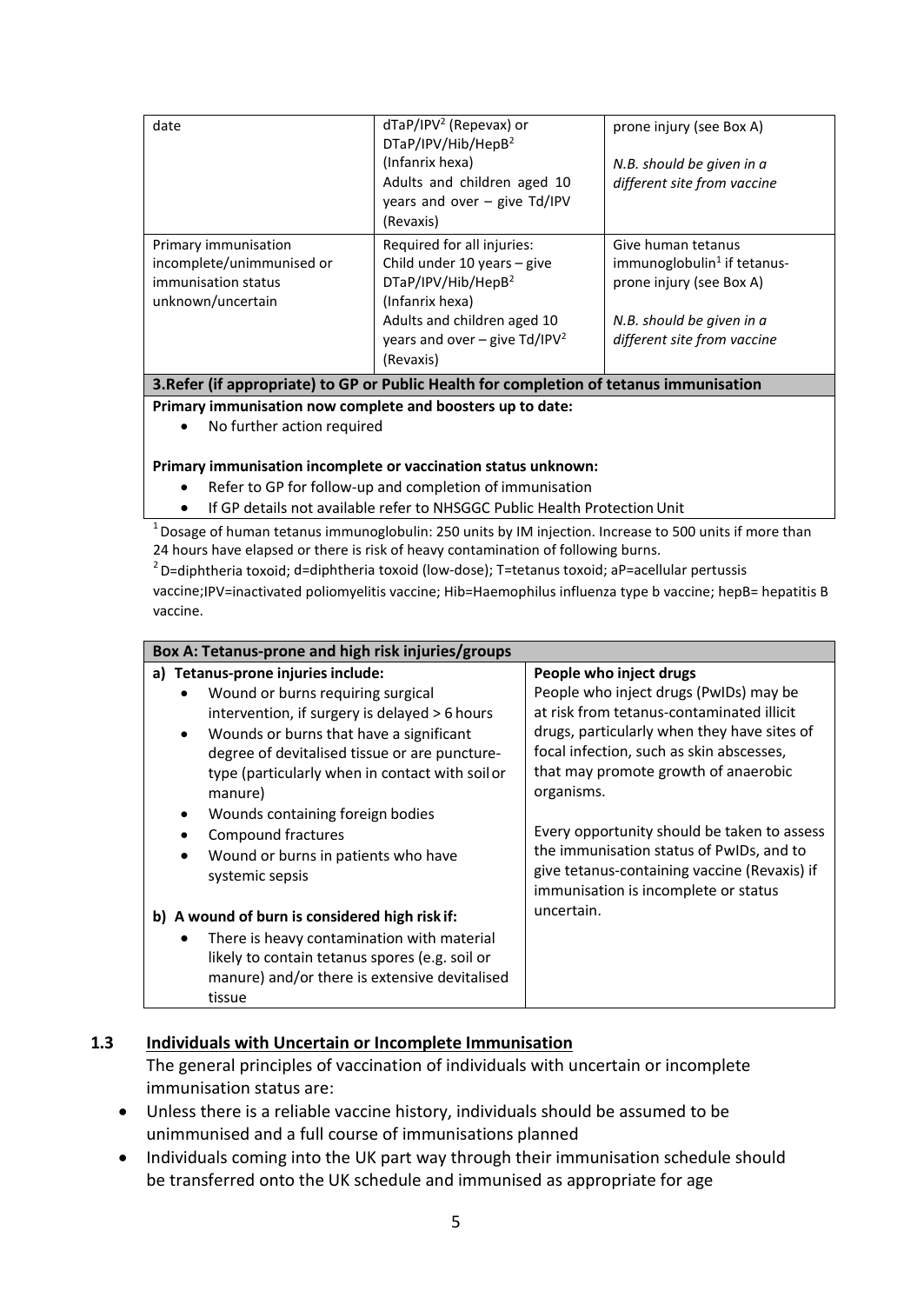- If primary course has been started but not completed, continue where left off NO NEED TO REPEAT DOSES OR RESTART COURSE
- IPV should be used to complete a vaccination course which may have been started with OPV (Oral Polio Vaccine)
- aP should be used to complete a primary course which may have been started with whole cell pertussis vaccine
- MenC/Hib combined vaccine can be used when Hib alone or Hib/MenC is required
- A minimum of one year should be left between DTaP/IPV/Hib/HepB (infanrix hexa) primary course and 1st booster and a minimum of five years should be left between the 1<sup>st</sup> and 2<sup>nd</sup> boosters

For further information visit

[https://assets.publishing.service.gov.uk/government/uploads/system/uploads/attachment\\_data/file/6](https://assets.publishing.service.gov.uk/government/uploads/system/uploads/attachment_data/file/658744/Algorithm_of_individuals_with_uncertain_or_incomplete_vaccine_status.pdf) [58744/Algorithm\\_of\\_individuals\\_with\\_uncertain\\_or\\_incomplete\\_vaccine\\_status.pdf](https://assets.publishing.service.gov.uk/government/uploads/system/uploads/attachment_data/file/658744/Algorithm_of_individuals_with_uncertain_or_incomplete_vaccine_status.pdf)

#### **1.3.1 Administration of more than one live vaccine**

In February 2014 the JCVI agreed that guidance to administer two live vaccines on the same day or at a four week interval period should not be generalised to all live vaccines.

[https://assets.publishing.service.gov.uk/government/uploads/system/uploads/attachment\\_](https://assets.publishing.service.gov.uk/government/uploads/system/uploads/attachment_data/file/422798/PHE_recommendations_for_administering_more_than_one_live_vaccine_April_2015FINAL_.pdf) [data/file/422798/PHE\\_recommendations\\_for\\_administering\\_more\\_than\\_one\\_live\\_vaccine\\_April\\_20](https://assets.publishing.service.gov.uk/government/uploads/system/uploads/attachment_data/file/422798/PHE_recommendations_for_administering_more_than_one_live_vaccine_April_2015FINAL_.pdf) [15FINAL\\_.pdf](https://assets.publishing.service.gov.uk/government/uploads/system/uploads/attachment_data/file/422798/PHE_recommendations_for_administering_more_than_one_live_vaccine_April_2015FINAL_.pdf)

## **1.4 Other Non-Routine Immunisations**

## **1.4.1 Hepatitis B Immunisation of 'At-risk' Infants**

There are two groups of babies who are at increased risk of contracting hepatitis B infection:

- Babies of mothers who are chronically infected with hep B virus and
- Babies of mothers not known to be infected but who participate in high risk behaviour, e.g. injecting drug users, sex workers

Mothers are identified during pregnancy and the baby will begin a course of hep B vaccine in hospital, no later than 24hrs after birth. The paediatrician will notify Child health when the first dose of hep B vaccine, together with hep B immunoglobulin, if required, has been given to the baby. This means that the baby can be called and recalled via SIRS for subsequent doses of hep B vaccine to complete the course.

Child Health via SIRS will issue letters to both the GP/health visitor and the parent when the subsequent doses are due (4 weeks, 8 weeks and 1 year old). From late 2017, as hepatitis B is included in the routine childhood immunisation programme, the dose at eight weeks will be provided in DTaP/IPV/Hib/HepB as part of the routine programme, as will additional doses given at 12 and 16 weeks. After the GP/health visitor gives a dose of vaccine and informs Child Health, an automatic letter will be generated when the next dose is due. The system will also generate reminder letters for the GP/health visitor if Child Health has not been informed that the baby has received the  $2^{nd}$ ,  $3^{rd}$  or  $4^{th}$  doses of vaccine.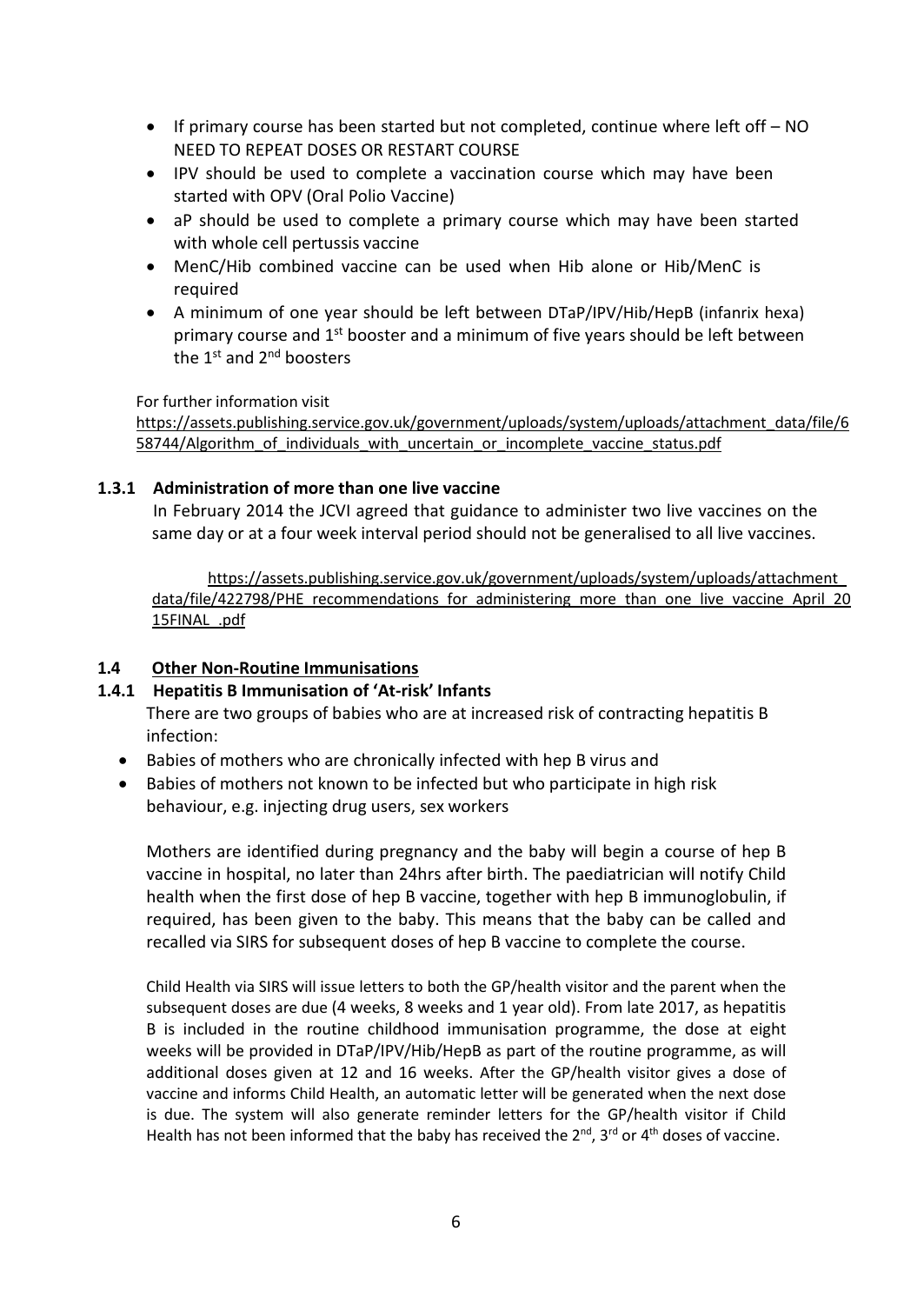Babies, born to mothers who are chronically infected, who have completed their routine primary immunisations with the hexavalent hepatitis B containing vaccine, do not require a further dose of hepatitis-B containing vaccine at 3 years and 4 months. However the pre-school booster visit (for MMR and DTaP/IPV or dTaP/IPV vaccinations) provides an opportunity to check the child has been appropriately managed, i.e. fully immunised against hepatitis B and tested for infection.

For further information please contact PHPU by tel: 0141 201 4917.

## **1.4.2 BCG**

The programme of BCG vaccination formerly offered to all young people at school was discontinued in 2005. This is because the way TB (tuberculosis) affects the population has changed. When the school BCG programme was put in place in 1953, most cases of TB were in young people. Since that time the number of cases has fallen dramatically, and the disease now mainly affects people with specific risk factors for TB.

Groups recommended for BCG vaccination include:

- Infants and young people under 16 years whose parents or grandparents were born in a country where the annual incidence of TB is 40/100,000 or greater
- Previously unvaccinated new immigrants under 16 years of age from countries where the annual incidence of TB is 40/100,000 or greater
- Contacts of cases known to be suffering from active pulmonary TB

See Green Book chapter 32 for occupational/travel recommendations [https://www.gov.uk/government/uploads/system/uploads/attachment\\_data/file/1](https://www.gov.uk/government/uploads/system/uploads/attachment_data/file/148511/Green-Book-Chapter-32-dh_128356.pdf) [4851](https://www.gov.uk/government/uploads/system/uploads/attachment_data/file/148511/Green-Book-Chapter-32-dh_128356.pdf) [1/Green-Book-Chapter-32-dh\\_128356.pdf](https://www.gov.uk/government/uploads/system/uploads/attachment_data/file/148511/Green-Book-Chapter-32-dh_128356.pdf)

The school catch-up campaign organised by NHS Greater Glasgow and Clyde during 2007/08 identified unvaccinated children under 16 who required the BCG. This campaign will not be repeated. Any other children identified as requiring the BCG vaccination should be referred to one of the community clinics.

For further information please contact PHPU by tel: 0141 201 4917.

#### **1.4.3 Travel Health and Travel Clinics**

Healthcare professionals can access the TRAVAX websit[e www.travax.scot.nhs.uk](http://www.travax.scot.nhs.uk/) for advice on travel health. TRAVAX is a national resource, provided by NHS since 1984, to help healthcare professionals who are advising patients on how to avoid illness when travelling abroad. The site provides detailed information on the illnesses specific to each destination. It is accessed through a log-in address, the registration system is straightforward and the database easy to use.

The public can use the Fit for Travel section at [www.fitfortravel.scot.nhs.uk](http://www.fitfortravel.scot.nhs.uk/) which provides good and updates information and links to a number of other websites including the Foreign and Commonwealth website which gives safety recommendations for travellers.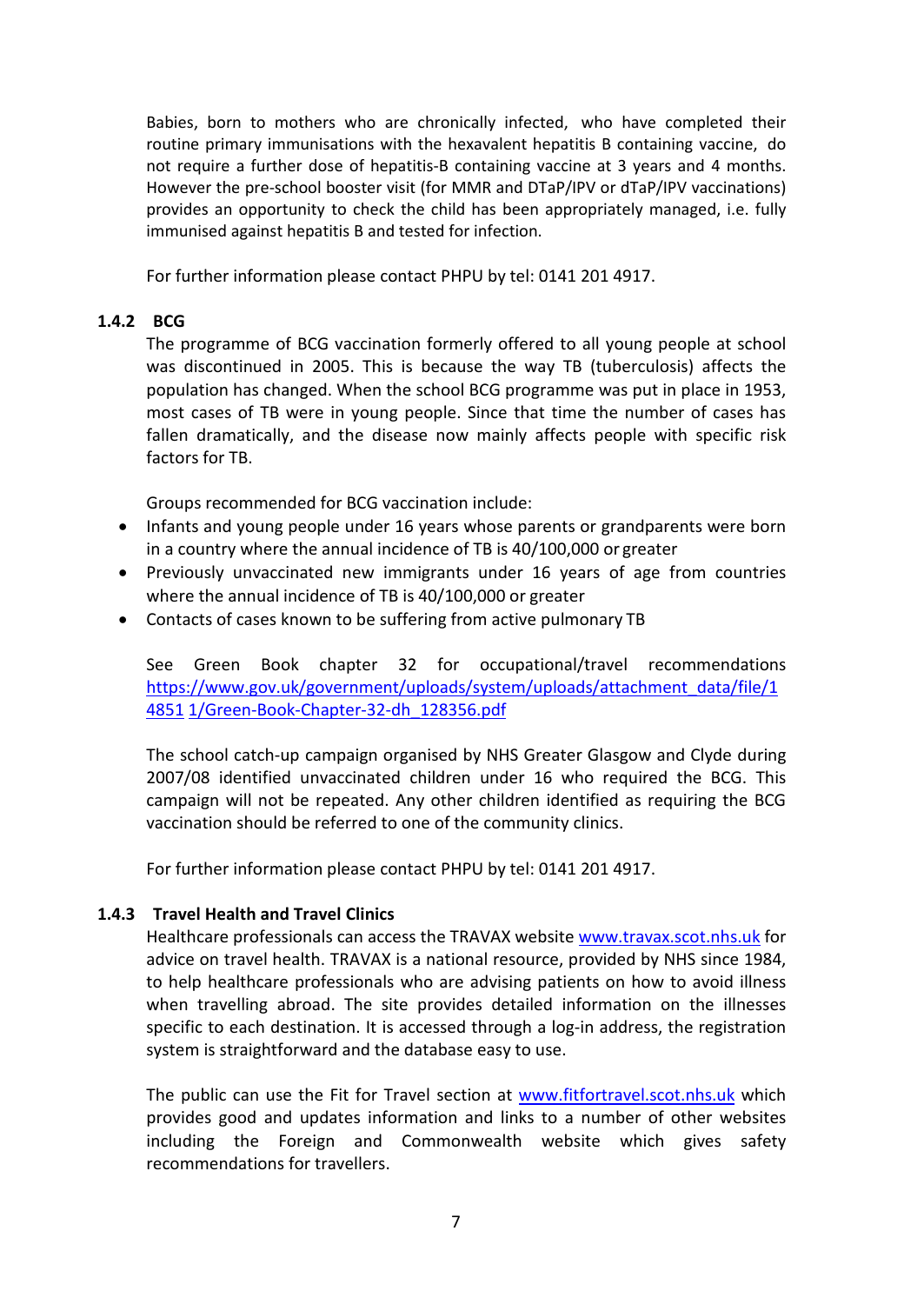For further local information re. travel clinics visit

[http://www.staffnet.ggc.scot.nhs.uk/Acute/Emergency%20Care%20Med%20Specialities/](http://www.staffnet.ggc.scot.nhs.uk/Acute/Emergency%20Care%20Med%20Specialities/Infectious%20Diseases/Pages/TravelmedicineClinic.aspx) [Infectious%20Diseases/Pages/TravelmedicineClinic.aspx](http://www.staffnet.ggc.scot.nhs.uk/Acute/Emergency%20Care%20Med%20Specialities/Infectious%20Diseases/Pages/TravelmedicineClinic.aspx)

For information and a list of clinics providing yellow fever vaccination go to [www.hps.scot.nhs.uk](http://www.hps.scot.nhs.uk/)

## **1.5 Consent**

## **1.5.1 Clinicians' responsibilities**

- To seek authorisation to proceed with immunisation from parent/guardian/patient at eachepisode.
- To provide the relevant verbal and written information to the parent/guardian/patient at an appropriate time to allow them to make an informed decision. This should include benefits and risks.
- To obtain consent voluntarily: this means without pressure, deceit or under influence from family, health professionals or others.
- To answer any questions the parent/patient may have about the immunisation. The **Green Book** provides comprehensive information on all vaccines.
- To know that there is no legal requirement for consent to be in writing. Consent may be given in writing, verbally or by co-operation.
- To communicate effectively with other members of the healthcare team any knowledge and information you may have regarding parents/patients desires relating to immunisation.

## **1.5.2 Parental responsibility**

Mothers automatically have parental responsibility. Fathers also have parental responsibility if they were married to the mother when the child was conceived or born or married to her later. An unmarried father who is the natural father can also acquire parental responsibility if named on the birth certificate (births registered on or after  $4<sup>th</sup>$  May 2006).

The person with parental responsibility need not to be present for immunisation and the child may be brought for example by a childminder or grandparent. The clinician must be satisfied that the circumstances indicate that the person has the necessary authority i.e. the person with parental responsibility has previously indicated that they wish their child to be included in the programme and there is no indication that the parent has negative views of immunisation.

## **1.5.3 Patients' rights**

- Parents or those with parental rights have the right to decide whether their child is immunised.
- Children aged 16 or over are presumed to have decision making capacity.
- Children under the age of 16 have the legal capacity to consent to immunisation where, in the opinion of the clinician, they have the capability of understanding its nature and consequences.
- Children under 16 who do not have the capability to understand, a parent or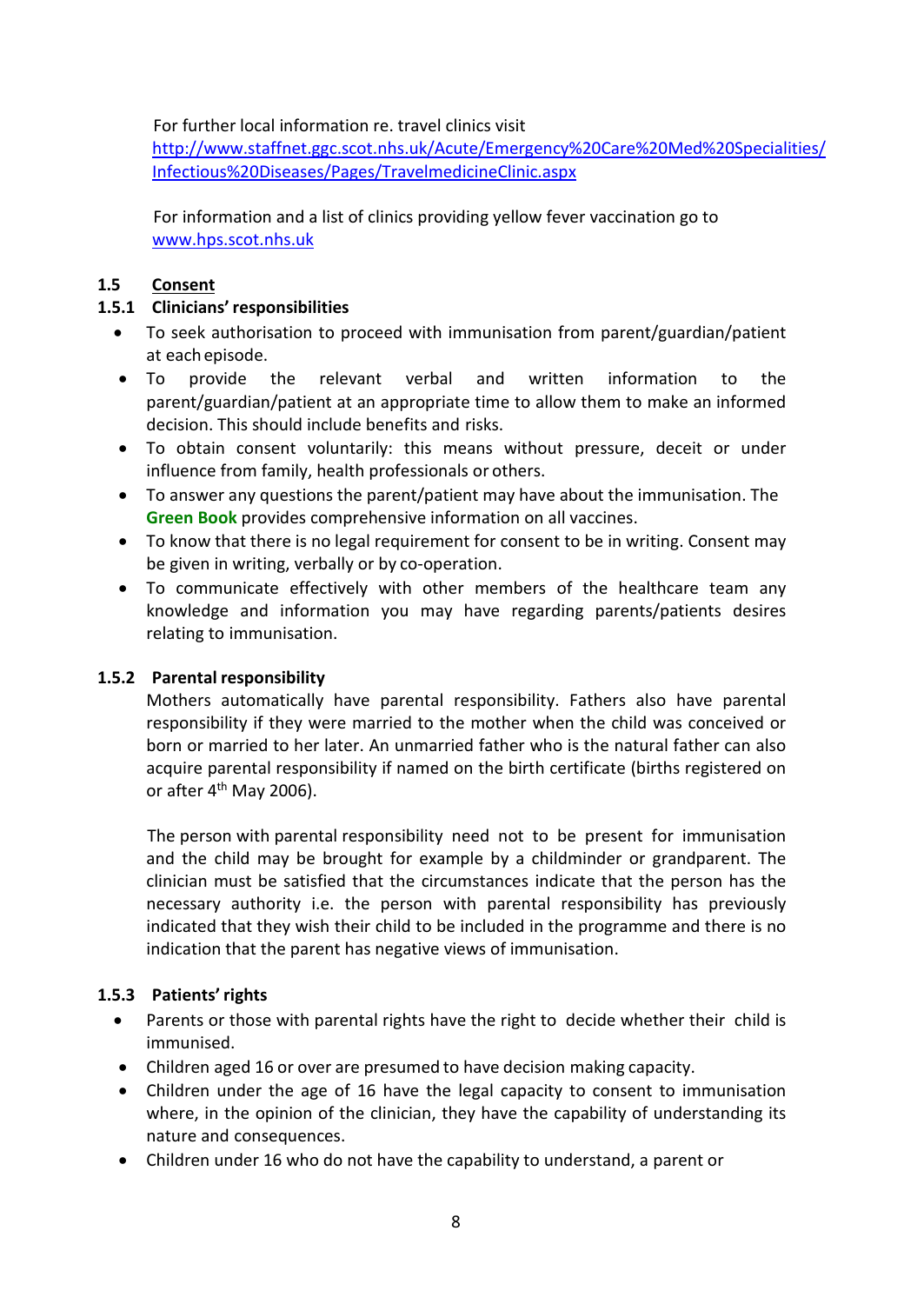adult with parental responsibility can make the decision on their behalf.

- Children over 16 who lack the capacity to make decision regarding immunisation must be treated under Part 5 of the Adults with Incapacity (Scotland) Act2000.
- Parents/patients have the right to receive verbal and written information of immunisation.
- Parents/patients have the right to change their mind.

For further information see 'NHS Greater Glasgow and Clyde: Consent Policy on Healthcare Assessment, Care and Treatment; March 2011' provides a comprehensive guide to consent.

[http://www.staffnet.ggc.scot.nhs.uk/Corporate%20Services/Clinical%20Governance/Key](http://www.staffnet.ggc.scot.nhs.uk/Corporate%20Services/Clinical%20Governance/Key%20Information/Pages/ConsenttoTreatmentPage.aspx) [%20Information/Pages/ConsenttoTreatmentPage.aspx](http://www.staffnet.ggc.scot.nhs.uk/Corporate%20Services/Clinical%20Governance/Key%20Information/Pages/ConsenttoTreatmentPage.aspx)

## **1.6 Scottish Immunisation Recall System (SIRS)**

## **1.6.1 Why SIRS?**

The Scottish Immunisation Recall System (SIRS) was introduced to ensure that all pre-school children are invited to receive full courses of all routine primary and booster immunisations. The main benefits are:

- a) The automated call and recall of children for immunisation
- b) The availability of standard reporting
- c) Linkage with other Community and Preventive Care Systems (CPC) including the Community Health Index (CHI) and the Child Health Surveillance Programme Pre-School (CHSP-PS) and School (CHSP-S)
- d) The availability of information for statistical analysis

#### **1.6.2 Who uses SIRS?**

The two principal groups of users are the practice staff who administer immunisations and the screening department who facilitate the call/recall process which includes the recording of the immunisation results.

#### **1.6.3 The SIRS child event cycle**

This is a standard sequence of events applying to all children who are registered on SIRS from notification of birth.

After a child is registered on SIRS, the 'Health Visitor First Visit Report' (HVFVR) is produced with labels for the 'Family Health Record' and the 'Personal Child Held Record', which are sent to the health visitor attached to the GP practice as notified by the maternity hospital. For areas who have rolled out EMIS, Child Health record the birth details onto EMIS and create an inbound referral to the local admin team, who in turn allocate to a health visitor.

On return of the completed HVFVR form the information is recorded onto the CHSP-PS which automatically updates the mandatory SIRS data fields which includes the SIRS treatment centre number and any exceptions/refusals to immunisation.

Children are then scheduled for immunisation in accordance with a predefined timetable and available practice sessions. The timing and frequency of these sessions is determined by the health care team who are involved in immunisation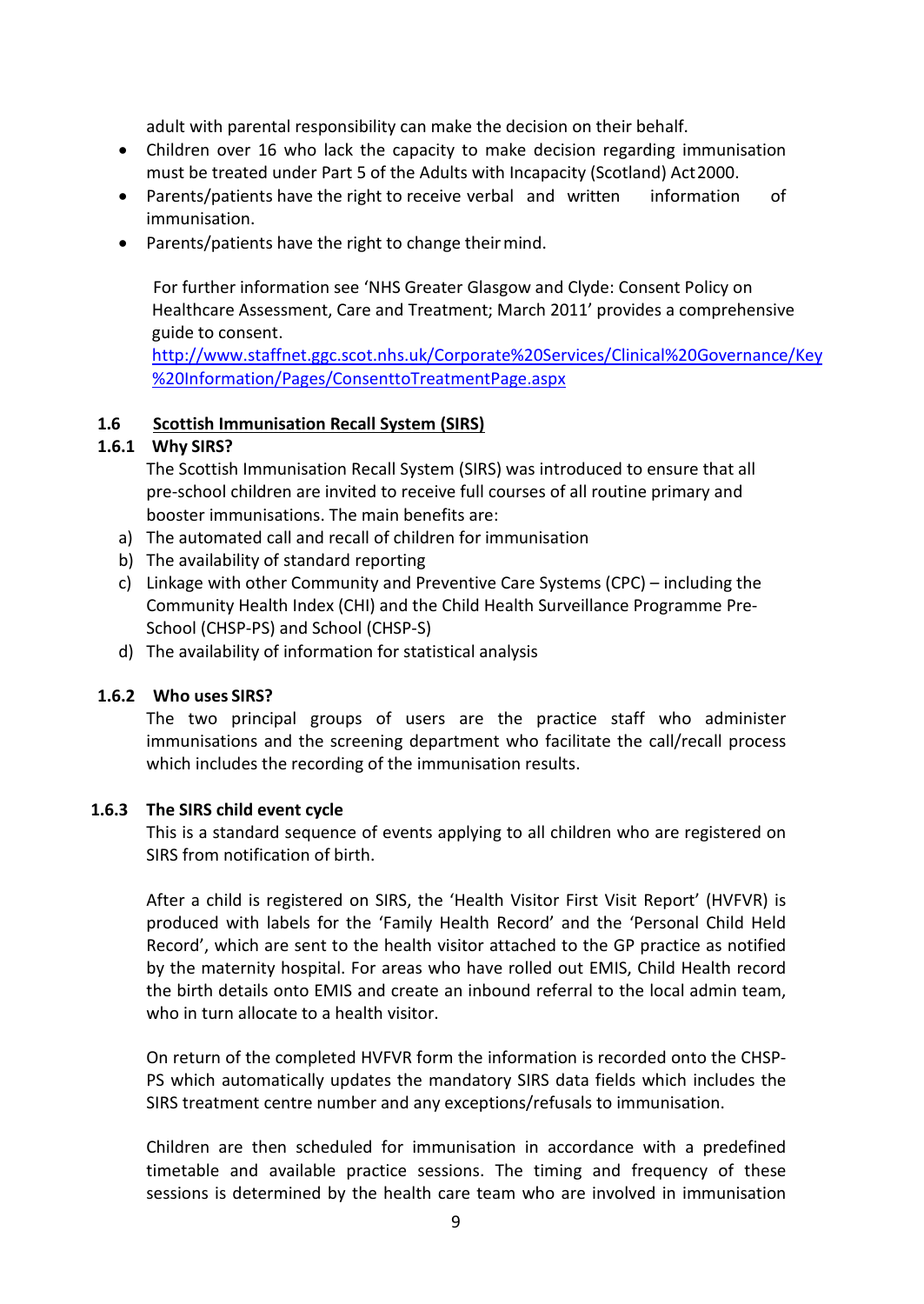and can be changed by writing to Child Health.

Children are given an appointment via a confidential invitation produced by SIRS, which is either sent to the child's home, or sent to the practice for distribution. This informs the parent/carer where, when and what the child is due to attend for. The child's treatment centre receives an immunisation schedule which lists the children appointed and immunisations due.

After the immunisation clinic, the completed schedule should be returned as soon as possible to Child Health where the page will be processed and the child's record updated accordingly on SIRS and in the EMIS record. The child would then be re-scheduled where appropriate to the next available session.

If you have any queries regarding this or any questions about SIRS, please do not hesitate to contact someone in the Child Health Team – Screening Department.

## **1.7 Patient Group Directions (PGDs)**

A Patient Specific Direction (PSD) is always the preferred choice for administration of medicines. A PSD would typically be a prescription written by a healthcare professional qualified as a prescriber e.g. the GP10 form used by GPs.

However, it is not always possible to identify and write prescriptions for patients before they attend a clinic and as it is considered more important that eligible patients are not denied vaccination under national immunisation schemes at a clinic when a prescriber may not be readily available, vaccines are commonly administered under a PGD.

A PGD is defined as a written instruction for the sale, supply and/or administration of named medicines in an identified clinical situation. It applies to group of patients who may not be individually identified before presenting for treatment.

PGDs are LEGAL documents and it is important that the process around the use of these documents is very carefully followed.

Professionals working under a PGD should ensure that:

- They are allowed to work under a PGD
- The document they are working under is in date and that they have a copy of the latest iteration.
- They have read the document thoroughly and understand which patients they can treat under the PGD
- They understand the clinical governance requirements for working with PGDs e.g. appropriate patient records required.
- They are up to date with any specialist skills listed in the PGD
- They thoroughly understand any storage requirements related to the medicines they are administering. This is particularly important for vaccines.

More information about working under PGDs and a list of healthcare professionals who may do so can be found on the [NES](http://www.nes.scot.nhs.uk/education-and-training/by-theme-initiative/prescribing-and-patient-group-direction.aspx) or [MHRA](https://www.gov.uk/government/publications/patient-group-directions-pgds) sites. NES has developed a training module 'Patient Group Directions 2015' developed to facilitate the development implementation and audit of Patient Group Directions (PGDs).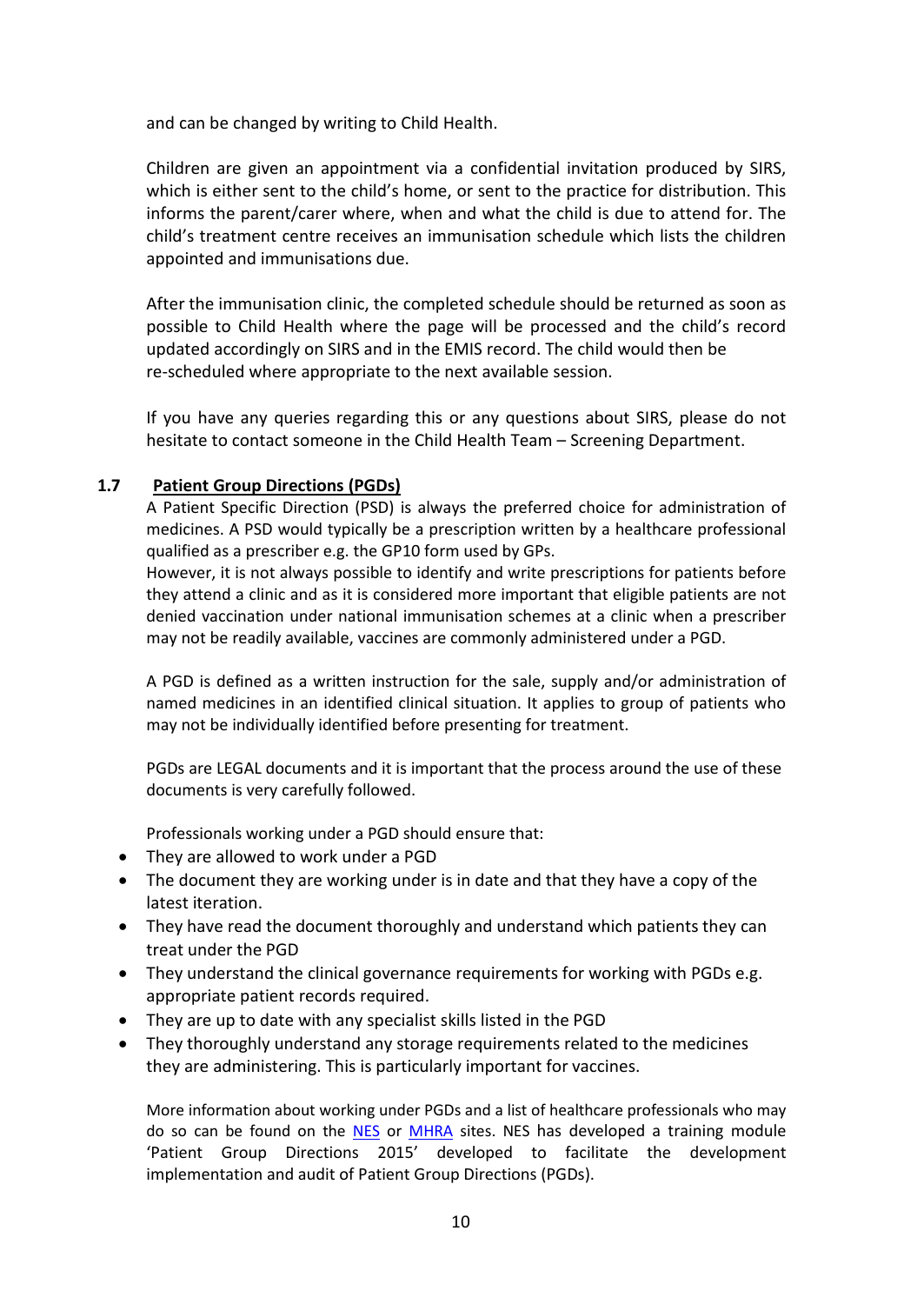Individuals requiring copies of the latest vaccine PGDs should first speak to their clinical lead. If that's not possible or impractical the person responsible for maintaining the most up to date documents is the Prescribing & PGD Administrator Jacqueline Richardson, based at West Glasgow ACH, Dalnair Street, Yorkhill. Tel. 0141 232 1775. Email [jacqueline.richardson@ggc.scot.nhs.uk.](mailto:jacqueline.richardson@ggc.scot.nhs.uk)

Clinical enquiries about the content of vaccine PGDs should be directed to Pharmacy Public Health or tel. 0141 201 4464

#### <span id="page-10-0"></span>**2.0 IMMUNISATION MANAGEMENT**

## <span id="page-10-1"></span>**2.1 Accountability and Responsibility**

The NMC Standards for Medicines Management 2015 and Code of Professional Conduct indicate the nurse is personally accountable for his/her practice. And when administering medications the nurse must exercise his/her professional judgement and apply his/her knowledge and skill to the given situation.

## <span id="page-10-2"></span>**2.2 Competency Criteria**

All staff directly employed by the NHS and subject to Agenda for Change now need to meet the requirements of the Knowledge Skills Framework (KSF) described for their post. Outlined below are how evidencing competence in different elements of immunisation may be utilised against KSF dimensions.

| <b>Criteria</b>           |                             |                            |  |
|---------------------------|-----------------------------|----------------------------|--|
| Aware of and can describe | Reflect on your clinical    | Work with members of the   |  |
| current vaccine schedule. | decision making in relation | multi-disciplinary team in |  |
| (KSF HWB1.2)              | to immunisation practice.   | relation to immunisation   |  |
|                           | (KSF core 4.2/5.2)          | programmes. (KSF core 1.2) |  |
| Advise patients with      | Evaluate your consultation  | Reflect on own practice    |  |
| uncertain immunisation    | style with patients/clients | and identify when support  |  |
| history. (KSF core        | in immunisation clinics.    | from others is required.   |  |
| 1.2/HWB2.2)               | (KSF core 4.2/5.2)          | (KSF core 3.2)             |  |
| Demonstrate up to date    | Access literature and data  | Provide support and        |  |
| knowledge of ordering,    | about immunisations. (KSF   | guidance to other          |  |
| handling and storage of   | IK3.1)                      | professional. (KSF G1.2)   |  |
| vaccines. (KSF EF1.2)     |                             |                            |  |
| Demonstrate an            | Review and monitor your     | Access and use current     |  |
| understanding of the      | standard of vaccine         | PGDs ensuring they are     |  |
| immune system and how     | administration and record   | signed by the appropriate  |  |
| vaccines work. (KSF       | keeping. (KSF core 4.2/5.2) | people. (KSF core IK3.2)   |  |
| HWB3.2)                   |                             |                            |  |
| Demonstrate an            | Discuss immunisation        | Demonstrate ability to     |  |
| understanding of public   | issues with other           | identify and manage        |  |
| health aspects of         | professionals. (KSF core    | adverse events, including  |  |
| immunisation. (KSF core   | 5.2)                        | anaphylaxis. (KSF HWB7.3)  |  |
| 3.2/HWB1.2)               |                             |                            |  |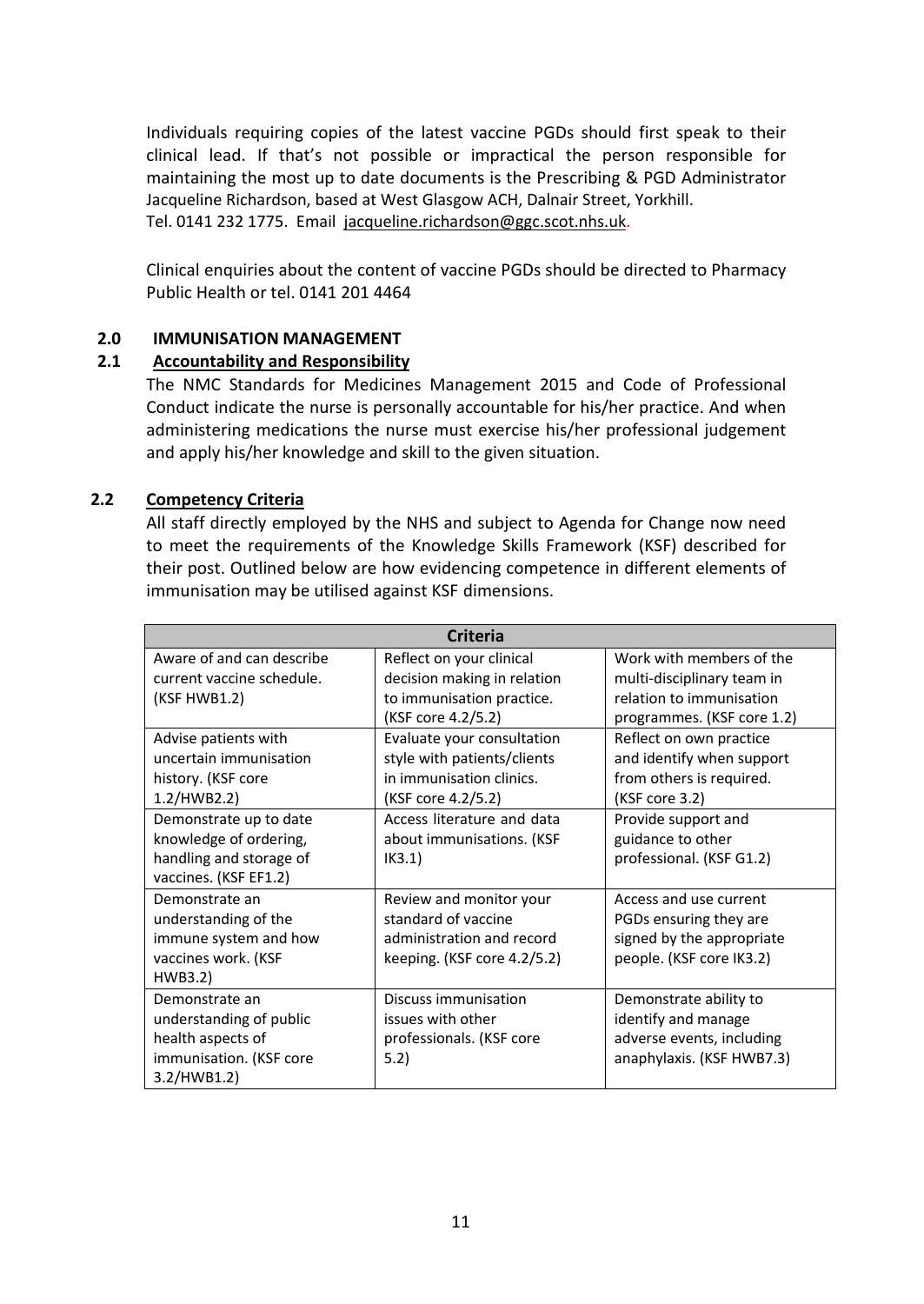| Demonstrate up to date<br>knowledge about<br>professional accountability<br>in relation to<br>administration and<br>recording of<br>immunisations. | Demonstrate knowledge of<br>patient confidentiality in<br>light of current legislation<br>regarding the handling of<br>personal data. (KSF core<br>6.2/3.2) | Review and monitor your<br>own practice in connection<br>with professional and<br>policy guidelines and<br>immunisation standards.<br>(KSF core 4.2/5.2) |
|----------------------------------------------------------------------------------------------------------------------------------------------------|-------------------------------------------------------------------------------------------------------------------------------------------------------------|----------------------------------------------------------------------------------------------------------------------------------------------------------|
| Demonstrate up to date<br>knowledge of the principles<br>of consent and recording in<br>patient records. (KSF IK3.2)                               |                                                                                                                                                             |                                                                                                                                                          |

## <span id="page-11-0"></span>**2.3 Operational Standards for Immunisation Clinics**

Regardless of what setting immunisation is being delivered, healthcare staff need to be knowledgeable concerning:

- Documentation
- Resources and equipment
- Preparation of vaccine
- Skin preparation
- Waste disposal

An immunisation clinic checklist (appendix 1) has been developed which can be used when preparing for a clinic.

#### <span id="page-11-1"></span>**2.4 Correct Administration of Vaccines and Documentation**

#### <span id="page-11-2"></span>**2.4.1 Vaccine Administration**

The following aspects of immunisation technique are important as when performed correctly they can improve immunogenicity and reduce risk of local reactions:

- Preparation
- Injection technique
- Choice of needle length
- Injection site

In addition, correct and safe disposal of waste and accurate documentation are essential parts of good vaccine technique.

Details of vaccine administration best practice are shown in chapter 4 of the Green Book, with some key features highlighted below.

[https://www.gov.uk/government/uploads/system/uploads/attachment\\_data/file/14791](https://www.gov.uk/government/uploads/system/uploads/attachment_data/file/147915/Green-Book-Chapter-4.pdf) [5/Green-Book-Chapter-4.pdf](https://www.gov.uk/government/uploads/system/uploads/attachment_data/file/147915/Green-Book-Chapter-4.pdf)

- To avoid errors and maintain efficacy, vaccines should only be reconstituted and drawn up when required and not before the immunisation session
- Freeze dried vaccines should only be reconstituted using the dilutent supplied and used within specified time. The dilutent should be drawn up using a green (21G) needle and slowly added to vaccine to avoid frothing
- Before injecting the immuniser should check that consent has been given, the correct product, in date and at correct dose, and the colour and composition following final checks should be performed.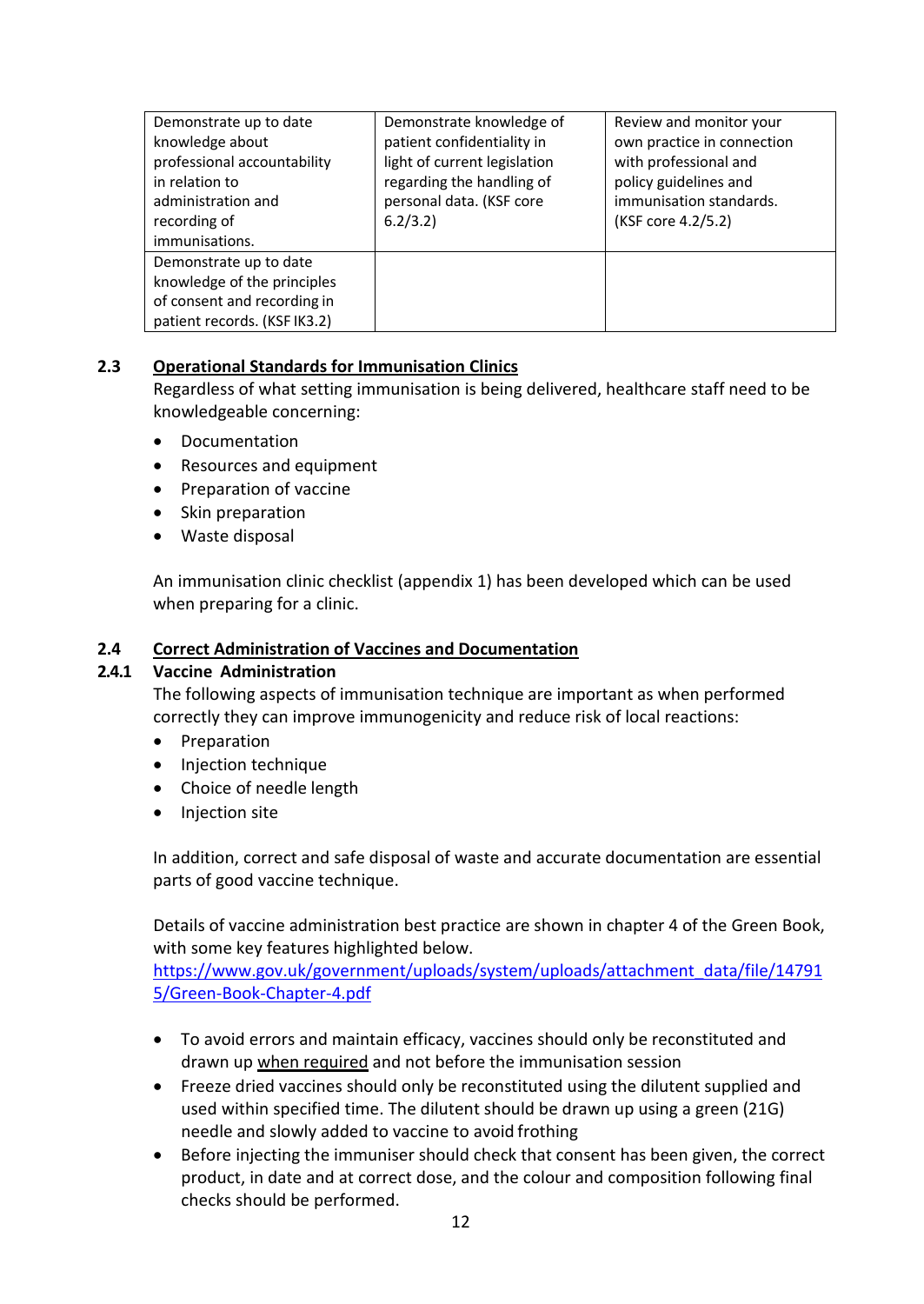- The table below shows the preferred route of administration for common vaccines. Immunisers should refer to the Green Book for details
- Vaccines should not be given intravenously.

| Intramuscular*         | <b>Subcutaneous</b>                              | Oral         | <b>Intradermal</b> | <b>Intranasal</b> |
|------------------------|--------------------------------------------------|--------------|--------------------|-------------------|
| Most other<br>vaccines | Varicella<br>(N.B. varivax can<br>be given IM or | Rotavirus    | <b>BCG</b>         | Fluenz            |
|                        | subcut)                                          |              |                    |                   |
|                        | Japanese<br>Encephalitis                         | Cholera      |                    |                   |
|                        |                                                  | Oral typhoid |                    |                   |

\*Give via subcutaneous route if patient has bleeding disorder

- It is important the vaccine is injected into muscle and not into fat. This is why the deep subcutaneous route is no longer recommended for mostvaccines.
- For IM injection, needle needs to be long enough to ensure vaccine is injected into muscle. A 25mm needle is suitable for most except for pre-term or very small infants when 16mm should be used or for larger adults, where 38mm may be necessary.
- For infants under 1 year, the anterolateral aspect of the thigh is preferred injection site.
- Over age of 1 year the deltoid is preferred site.
- If multiple injections are required at one visit, they should, as far as possible be administered in different limbs. IF this is not possible then injections in the same limb should be 2.5cm apart.
- The buttocks should be avoided due to higher risk of injecting into fat and possibility of sciatic nerve damage.
- The vaccination area should be completely exposed, and if visibly dirty washed with soap and water
- Clean skin does not require further cleaning. Alcohol and other disinfectants can inactivate live vaccines.
- Babies and young people should be sat sideways, securely in the lap of the parent/guardian.
- The technique, as described in the Green Book should be used.
- All Reconstituted vaccines, opened single and multidose vials, empty vials and ampoules and used needles and syringes should be disposed of in appropriate sharps bin, which should be replaced once 2/3 full.

## <span id="page-12-0"></span>**2.4.2 Documentation**

The vaccine record is part of the medical record and therefore a legal document. The following information should be recorded accurately:

- Vaccine name, batch number and expiry date
- Dose administered
- Site(s) used including clear description of which injection was administered in each site, especially where two injections were administered in the samelimb
- Date immunisation(s) were given
- Names and signature of vaccinator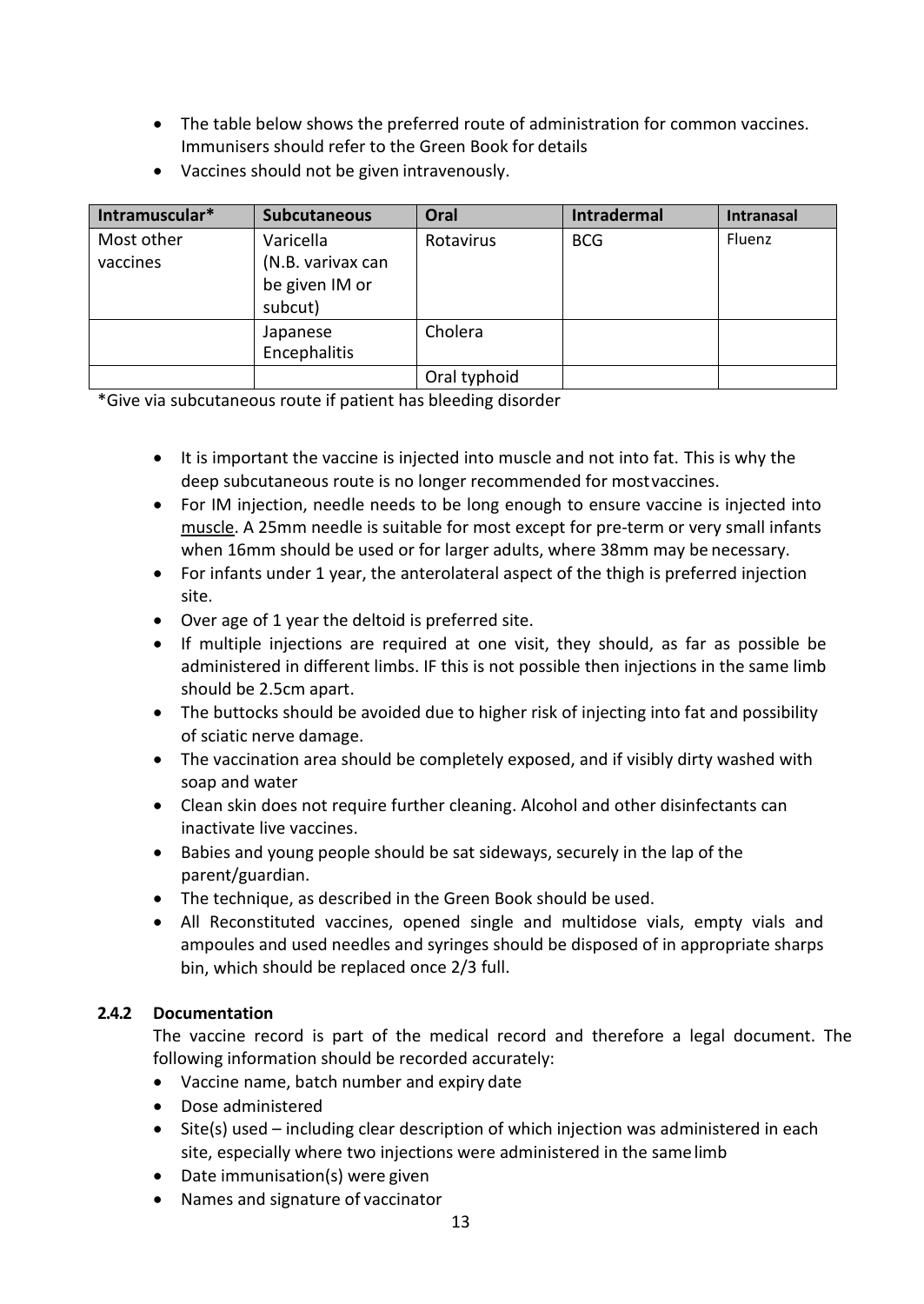This information should be recorded in all three:

- Patient held record or Personal Child Health Record (PHCR) for children (the Red Book)
- Patient's GP record or otherpatient record depending on location
- Child Health Information System

## <span id="page-13-0"></span>**2.5 Vaccine Errors and Reporting**

This section deals with vaccine errors, that is, mistakes in the preparation and administration of vaccines. Errors in storage or cold chain failures are dealt with in the 'NHS GGC Vaccine Ordering, Storage and Handling Guideline. Adverse events subsequent to vaccination, such as anaphylaxis, or other side effects are also outside the scope of this guidance section and should be reported through the same mechanisms as adverse events from other medicines. [http://www.nhsggc.org.uk/media/244993/vaccine-ordering-storage-and-handling](http://www.nhsggc.org.uk/media/244993/vaccine-ordering-storage-and-handling-guideline.pdf)[guideline.pdf\)](http://www.nhsggc.org.uk/media/244993/vaccine-ordering-storage-and-handling-guideline.pdf)

Vaccine errors may occur in even the most prepared organisations. We need to learn from them, and introduce systems and practices that minimise the risk of errors happening in the future. Learning can only happen in an open and trusting environment. It is therefore important that all vaccine errors are discussed as part of local procedures, which are demonstrated in the flowchart on page 16.

Whilst the majority of vaccine errors will result in no direct harm, it is not possible to "overdose" on vaccines, errors can leave individuals unprotected from infectious disease and have a significant resource burden in follow up, and can reduce the trust and confidence in vaccine programmes.

All vaccine errors should be reported to the Public Health Protection Unit (PHPU) by phone during office hours. When connected please state that you are calling regards a vaccine error, as that will ensure your call is triaged. PHPU staff recognise the distress an error can cause, and will try as far as possible to prioritise your call.

PHPU can help with risk assessment of the error, and provide advice on future vaccination. This advice is based on the Green Book and the national Vaccine Incident Contract Contract Contract Contract Contract Contract Contract Contract Contract Contract Contract Co [http://www.documents.hps.scot.nhs.uk/immunisation/general/vaccine-](http://www.nhsggc.org.uk/media/242890/hps-vaccine-incident-guidance-2013.pdf) [incident](http://www.nhsggc.org.uk/media/242890/hps-vaccine-incident-guidance-2013.pdf)[guidance-2013-09.pdf](http://www.nhsggc.org.uk/media/242890/hps-vaccine-incident-guidance-2013.pdf) as well as the experience and knowledge of the PHPU staff.

If an error is identified by Child Health they will contact the relevant practice to investigate and advice can be sought from PHPU (0141 201 4917).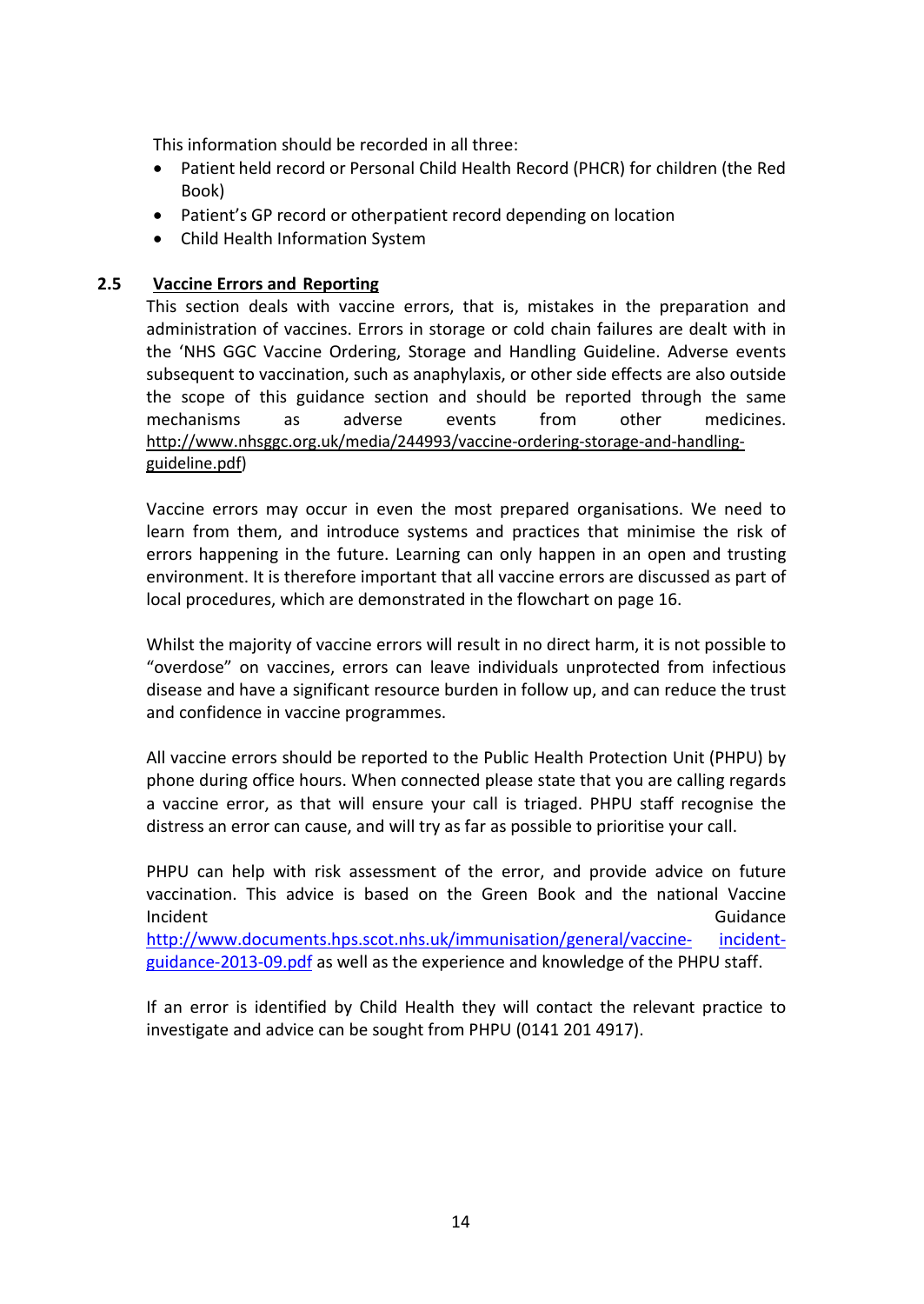## Flow chart to be followed in the event of a single vaccine error identified in the primary care setting.

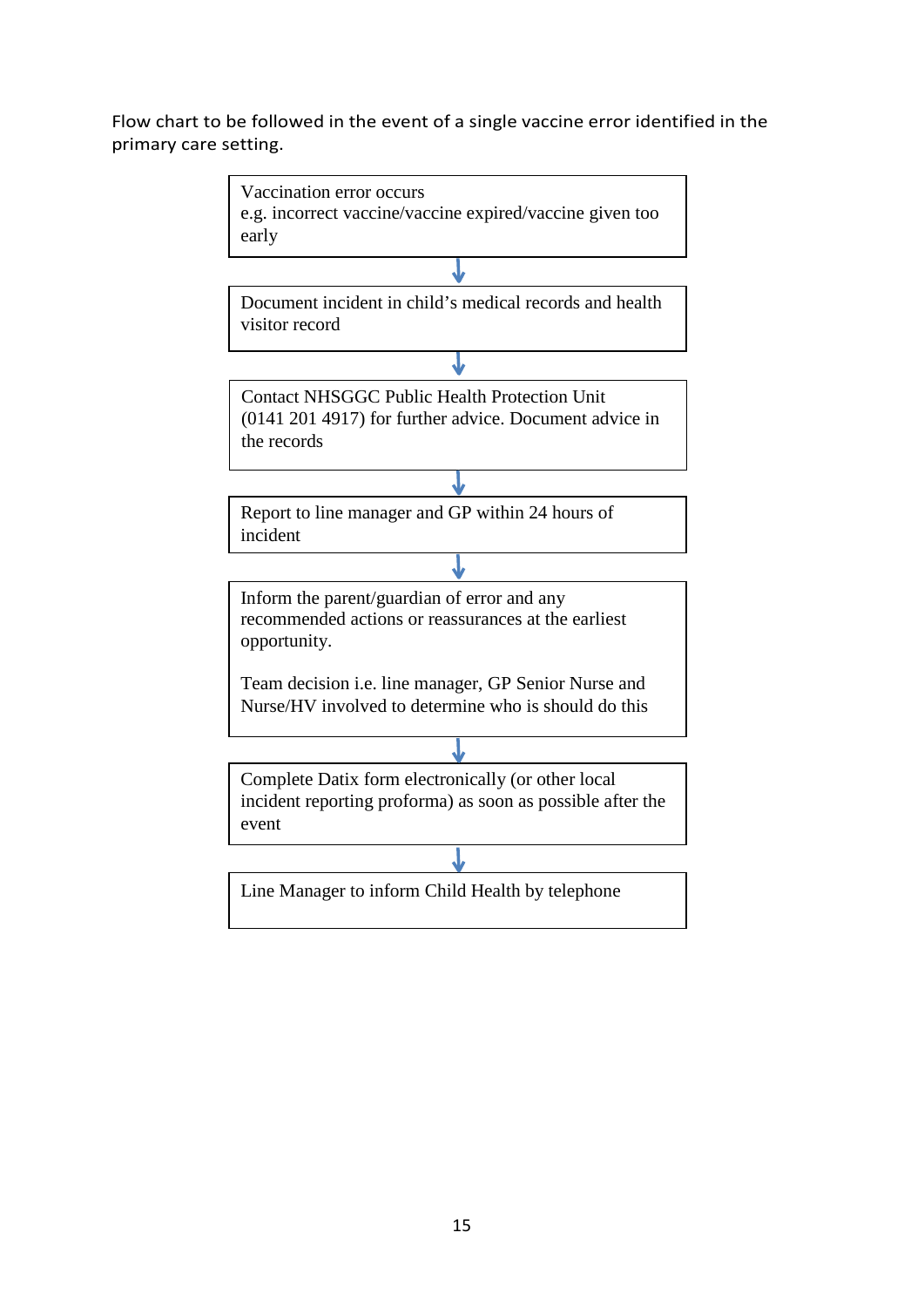## **Appendix 1.**

## **Immunisation clinic checklist**

| <b>Part A: Clinic Facilities and Equipment</b>                                                                      |            |    |                |  |
|---------------------------------------------------------------------------------------------------------------------|------------|----|----------------|--|
| <b>Clinic Facilities</b>                                                                                            | <b>Yes</b> | No | <b>Comment</b> |  |
| Room has adequate space                                                                                             |            |    |                |  |
| Waiting area has adequate space                                                                                     |            |    |                |  |
| There are staff to support the clinic                                                                               |            |    |                |  |
| Patient records are available and accessible to<br>review and record in the clinic                                  |            |    |                |  |
| Hand washing facilities are available in the room<br>and meet infection control standards                           |            |    |                |  |
| Facilities for drawing up and checking vaccines<br>meet infection control standards                                 |            |    |                |  |
| There is a system in place in the event of an<br>adverse reaction, including availability of<br>emergency medicines |            |    |                |  |
| Immunisation supplies are stored in safe and<br>secure environment                                                  |            |    |                |  |
| Identified members of staff to be responsible for<br>vaccine stock rotation and cold chain management               |            |    |                |  |
| Vaccines are stored and maintained to preserve<br>cold chain                                                        |            |    |                |  |
| Vaccine storage is monitored and records are<br>audited                                                             |            |    |                |  |
| Sharps disposal containers are accessible                                                                           |            |    |                |  |
| Part A: Preparation, administration and recording                                                                   |            |    |                |  |
| Prior to clinic staff delivering immunisation clinic                                                                |            |    |                |  |
| must ensure that vaccines have been maintained<br>in the cold chain e.g. 2-8 degrees                                |            |    |                |  |
| Check child's vaccination history prior to<br>immunisation                                                          |            |    |                |  |
| System is in place to check child is fit and well to                                                                |            |    |                |  |
| be immunised, and that parent/guardian are fully                                                                    |            |    |                |  |
| informed to be able to give informed consent                                                                        |            |    |                |  |
| Staff are aware of correct sites for administration                                                                 |            |    |                |  |